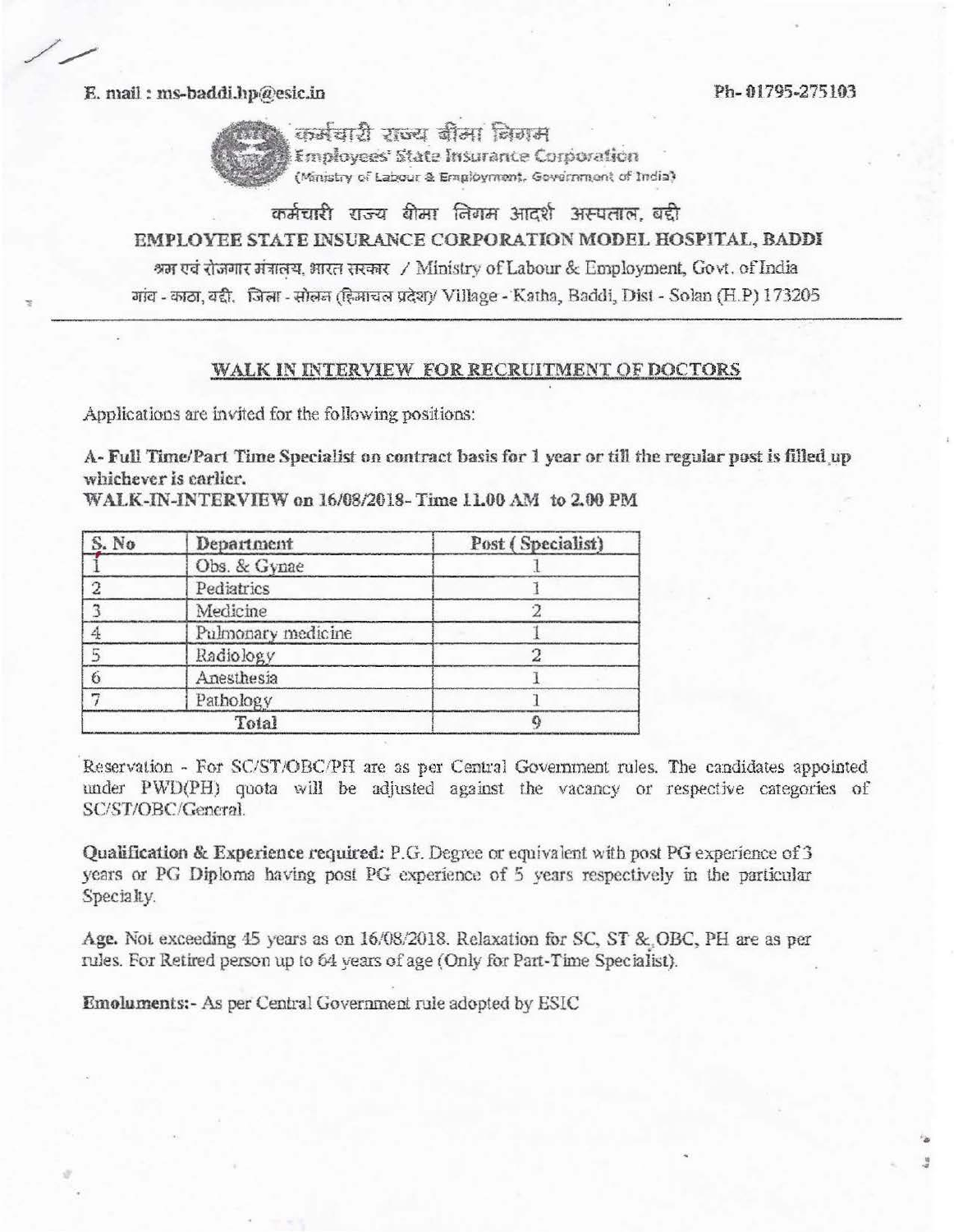## B- Senior Resident (Under ESIC Residency Scheme for 3 Years)

| S. No | Specialty    | Total |
|-------|--------------|-------|
|       | Dermatology  |       |
|       | Medicine     |       |
|       | Orthopedics* |       |
|       | Paediatrics  |       |
|       | Obs. & Gynae |       |
|       | Total        |       |

WALK-IN-INTERVIEW on 16/08/2018 Time 11.00 AM To 2.00 PM

\*Subject to Final acceptance of resignation of SR Orthopedics (3 Year) on Dated 18-08-2018

Reservation - For SC/ST/OBC/PH are as per Central Government rnles. The candidates appointed under PWD(PH) quota will be adjusted against the vacancy or respective categories of SC/ST/OBC/General.

Qualification & Experience required: PG Degree/Diploma jn the concerned specialty from **recognized university.** 

Age. Not exceeding 37 years as on 16/08/2018. Relaxation for SC, ST, OBC & PH are as per rules.

Emoluments:- As per Central Government rule adopted by ESIC

C- C:-Scnior Resident: Contractual against vacant posts of General Duty Medical Officers for  $01$  year or till the regular post filled up, whichever will be earlier)

## WALK-IN-INTERVIEW on 16/08/2018 Time 11.00 AM To 2.00 PM

| S.no | Department              | Post |
|------|-------------------------|------|
|      | Casualty/ICU/Medicine   |      |
|      | Nursery/Paediatrics     |      |
|      | Anesthesia              |      |
|      | Eye                     |      |
|      | Obstetrics & Gynecology |      |
|      | Surgery                 |      |
|      | Total                   |      |

Reservation:- For SC/ST/OBC/PH are as per Central Government rules. The candidates appointed under PWD quota will be adjusted against the vacancy or respective categories of SC/ST/OBC/General. Vacant posts are reserved as UR-3, SC-1, ST-1, OBC-5 Total=10

..

• "